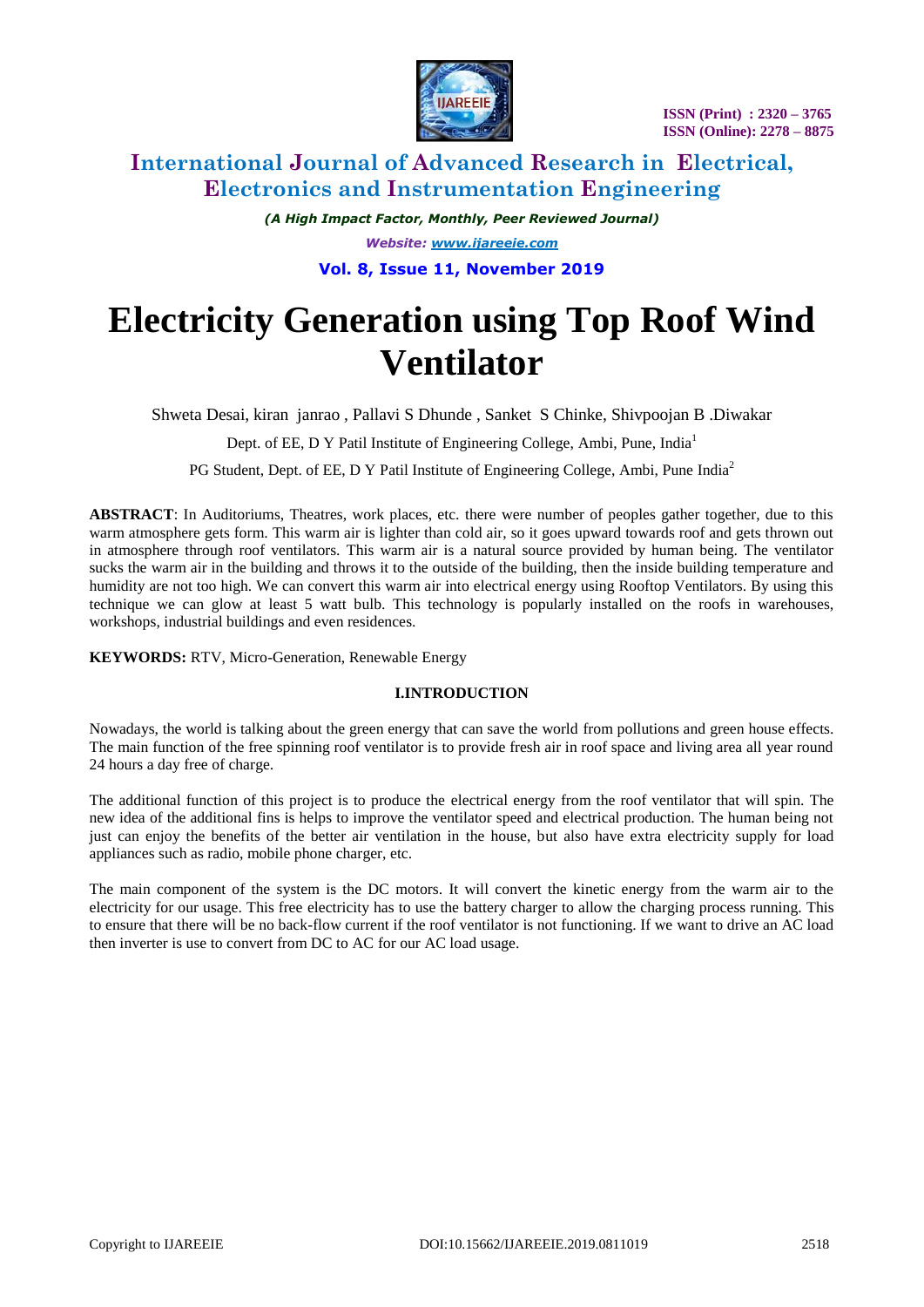

# **International Journal of Advanced Research in Electrical, Electronics and Instrumentation Engineering**

*(A High Impact Factor, Monthly, Peer Reviewed Journal) Website: [www.ijareeie.com](http://www.ijareeie.com/)* **Vol. 8, Issue 11, November 2019**

### 1) Flowchart



The DC generator in some ways is simpler than the AC generator. AC generator, a magnet turns inside fixed loops of wire that carry the current produced. A DC generator looks like the simple cartoon, with current loops turning inside the field produced by a fixed magnet. Most DC generators are essentially simple rotating-coil AC generators in which the builders have made an effort to keep the current from reversing direction. The connection between rotating loop and brushes is a "split ring" that acts to reverse the direction of the current. Simple DC generator with rotating loop, brushes and splitring commutator Note that although a DC generator makes current flowing only in one direction, it doesn't make constant current - the current still varies between zero and maximum, meaning that power produced will be jerky. For this reason, all but the earliest and most primitive DC generators are arranged with many coils of wire at different angles, so that the power output is the sum of many rectified sine waves and is therefore much smoother (though it can never be perfectly smooth). "Ripple" in power production is not important if all you are doing with the generator is charging a batter, but if the generator is used to directly drive a mechanical device it can be problematic. Finally, the advent of modern electronics means that the AC and DC worlds need not be so separated.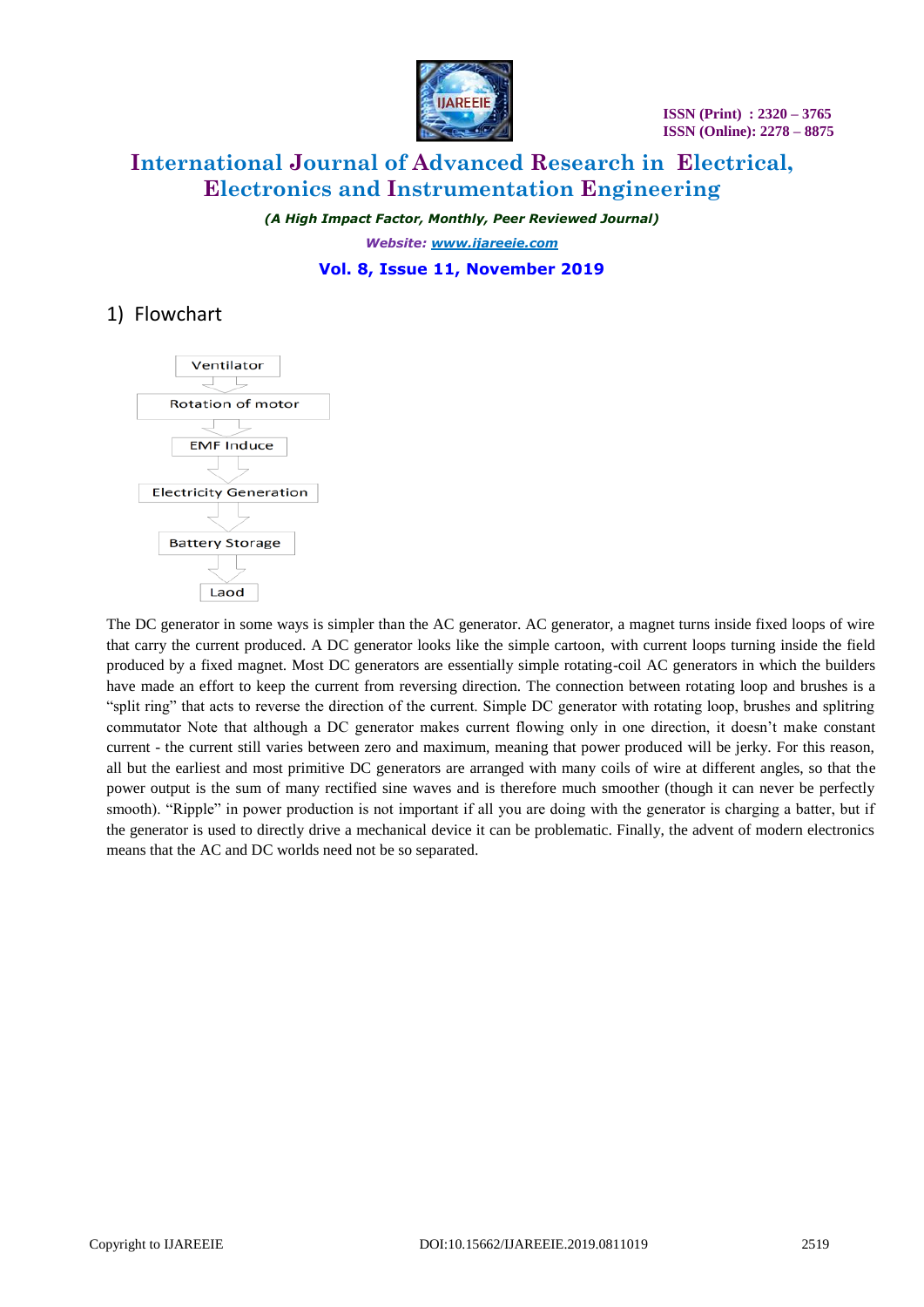

# **International Journal of Advanced Research in Electrical, Electronics and Instrumentation Engineering**

*(A High Impact Factor, Monthly, Peer Reviewed Journal) Website: [www.ijareeie.com](http://www.ijareeie.com/)*

### **Vol. 8, Issue 11, November 2019**

### 2) Rooftop ventilator



 Wind turbine ventilators are exactly as the name implies, they are a ventilator that is powered by the wind to create effective ventilation for different industries. This product works on wind assisted ventilation. Turbine ventilators are round metal vents with fins in them. Even just a little bit of wind can be just enough for the turbo ventilator to rotate. The faster the wind, the faster the turbine will rotate and exhaust the heat, smoke, fumes, humidity, etc.

3) Motor



 Workings of a brushed electric motor with a two-pole rotor (armature) and permanent magnet stator. "N" and "S" designate polarities on the inside axis faces of the magnets; the outside faces have opposite polarities. The  $+$  and  $-$  signs show where the DC current is applied to the commutator which supplies current to the armature coils.